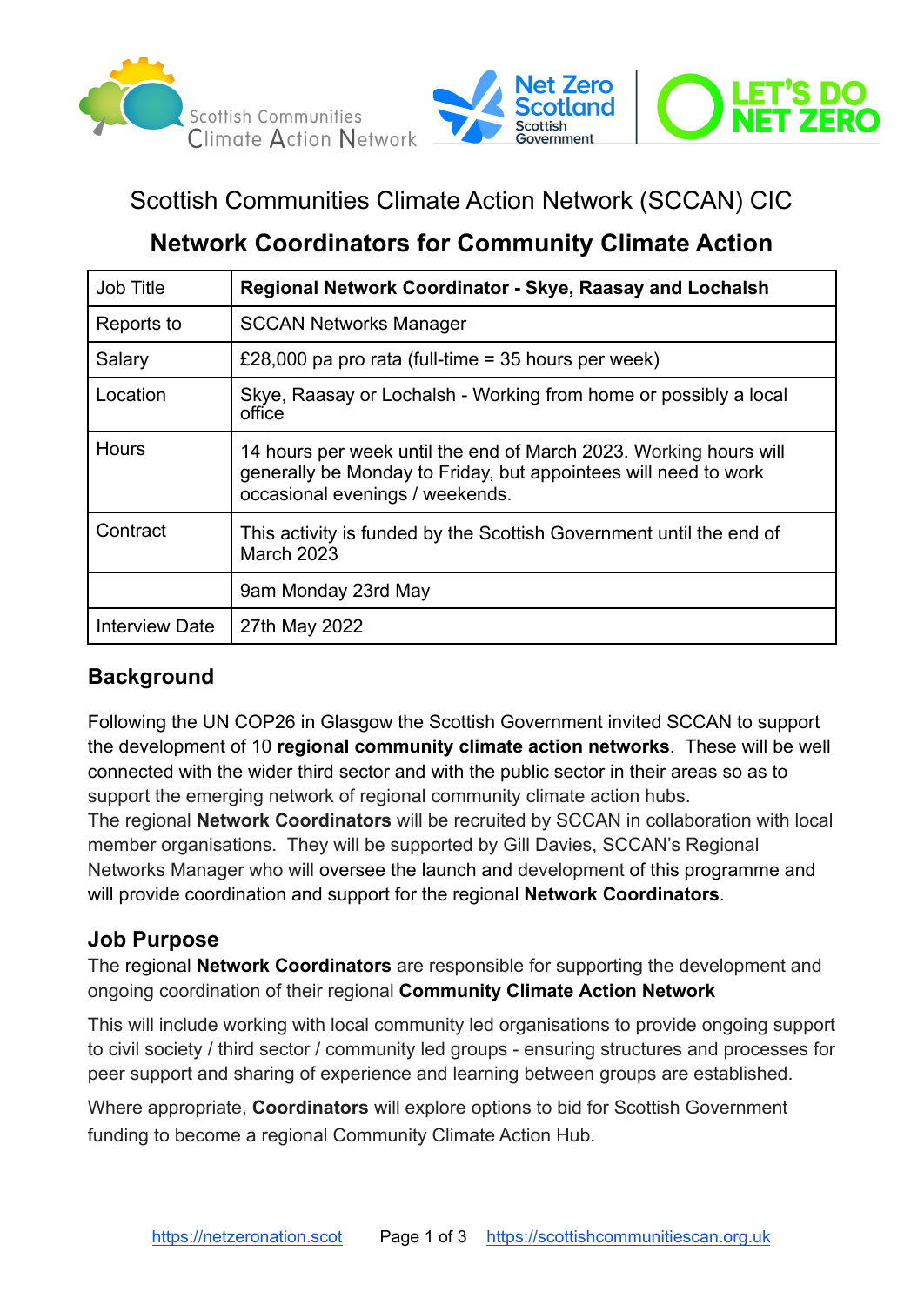## **Regional Network Coordinators for Community Climate Action**

#### **Main Responsibilities**

- 1. Organise regular meetings and support the development of a healthy and collaborative group culture within the network
- 2. Working closely with local organisations, networks and individuals who are already engaged with climate change
- 3. Reaching out to groups and individuals who are not yet engaged with climate change, and helping to reduce barriers to engagement; recognising that climate and social justice are intimately connected.
- 4. Map community activity / networking efforts in their region and establish contact with groups that could play a role in co-creating and determining the extent of the network
- 5. Identify and invite participation of appropriate organisations to collaborate and assist groups to define the boundaries of their regional community climate action network
- 6. Connect these organisations with relevant Scottish networks and ensure sharing of learning and experience within and between the regional networks.
- 7. Ensure that the regional network members gain access to SCCAN activities, events, training etc. and the [Community Learning Exchange](https://www.scottishcommunitiescan.org.uk/community-learning-exchange/) programme
- 8. Search out and signpost relevant stories to SCCAN Story Weavers
- 9. Communicate needs of regional network members to relevant SCCAN circles / working groups and help to create and manage appropriate support services for their community climate action network members
- 10. Identify opportunities for regional training sessions on relevant topics to meet their local members' needs
- 11. Participate as appropriate in SCCAN circles / working groups and contribute to the development of appropriate toolkits and training materials
- 12. Encourage network members to join SCCAN and participate in SCCAN activities
- 13. Encourage networks to plan forward, potentially towards incorporation to allow them to bid for funding as appropriate, assist in bid writing.

### **Knowledge, Skills and Experience Required: E = Essential / D = Desirable**

- **E** Experience of network development developing and maintaining existing networks
- **E** Project management experience with skills and experience in community development
- **E** Experience of hosting and facilitating meetings and public engagement events
- **E** Knowledge of community project funding and experience of applying for funding
- **E** Great team player with excellent communication and organisational skills
- **E** Professional manner, well-developed interpersonal skills, including listening skills and experience of using own initiative in supporting others
- **E** Undergraduate or Postgraduate qualification in Community Studies, Environment or Climate-related subjects or other relevant field - or equivalent work experience
- **E** High level of personal initiative and ability to work proactively and autonomously.
- **E** Ability to travel within your region